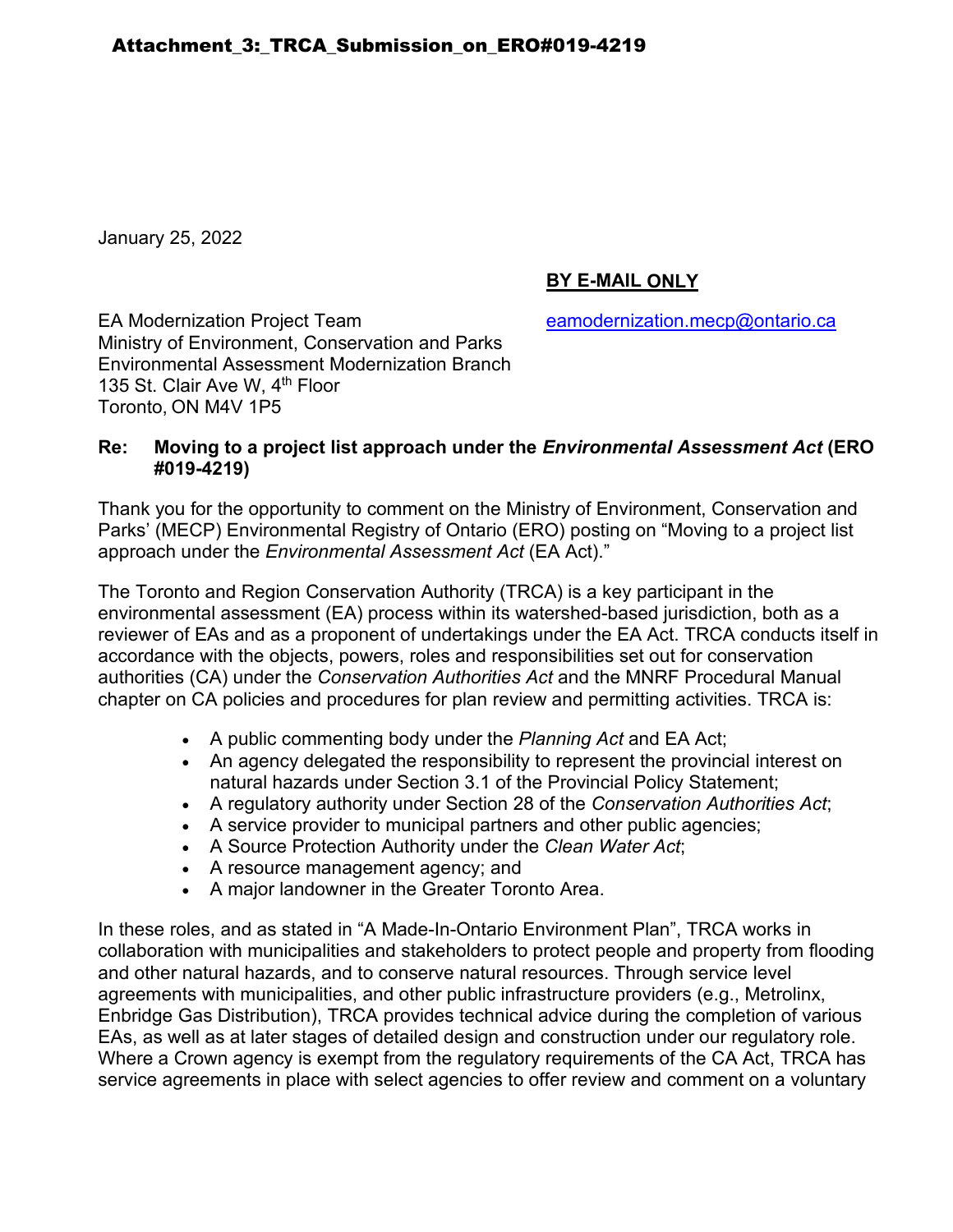basis; uptake on voluntary review highlights the need for provincial infrastructure to be protected from natural hazards, including flooding and erosion.

As a major landowner and close working partner with our member municipalities, TRCA is also a proponent or co-proponent of several remediation and infrastructure-related projects, in which the processes set out in the Conservation Ontario Class EA for Remedial Flood and Erosion Control Projects document (CO Class EA) and/or the Municipal Class EA document are followed. From time to time, major CA or joint municipal-CA projects require an Individual or Comprehensive EA process. Examples of TRCA projects undergoing an Individual EA process are the Scarborough Waterfront project and the Don Mouth Naturalization and Port Lands Flood Protection project.

### **Government Proposal**

We understand that MECP is seeking input on proposed draft regulations and related actions to move toward a project list approach for projects that will require a Comprehensive EA under the EA Act. The proposal follows amendments to the EA Act made through the *More Homes, More Choice Act*, *2019* and the *COVID-19 Economic Recovery Act, 2020*. The amendments enabled a project list approach, in which projects that require a Comprehensive EA will be listed in the regulation rather than being based mainly on the project's proponent.

Once amendments are proclaimed and the project list regulation is in place, projects not meeting criteria in the list would not be subject to the EA Act, unless: the project is subject to one of the existing Class EAs, the proponent enters into a voluntary agreement to make the works subject to a Comprehensive EA, or a regulation is made designating the specific project as a Comprehensive EA project. We understand that the Minister will retain the authority to issue a section 16 Order ("Part II Order") to require a proponent to complete a Comprehensive EA for a project which is going through a Class EA process. We further understand that the ministry will be developing regulations and other actions related to the new streamlined EA (Part II.4 of the Act) and will be consulting on these in the future.

## **TRCA Comments**

Please note that we are in receipt of Conservation Ontario's submission on this ERO posting, dated January 20, 2022, and support their comments.

The proposed draft regulations and related actions comprise six new project categories: Electricity, Waste Management, Transit, Highway, Railway, and Waterfront projects. TRCA reviewed the proposal as described in the ERO posting as well as the draft regulations and related actions and provide the following comments.

Please note that we have attached our previous comments of November 10, 2020 to the proposed project list in related ERO #019-2377, as many of the comments and recommendations remain applicable to the current ERO posting. In particular, TRCA maintains that for transportation projects, additional criteria are needed to designate projects as a Comprehensive EA, to ensure the level of review corresponds to the potential for environmental impacts.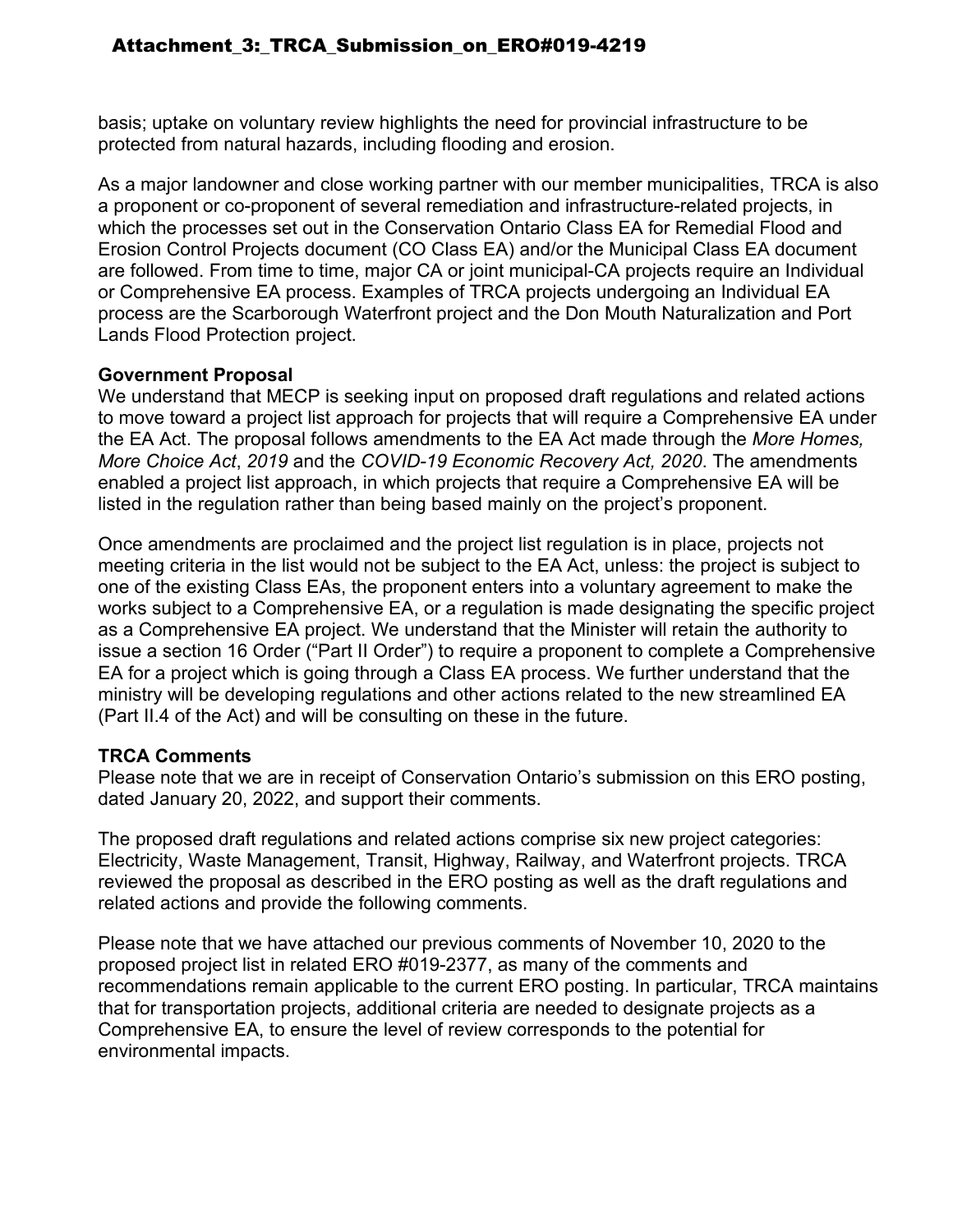### **Proposed provincial EA regulations and current Federal EA guidelines**

Within the current ERO posting's proposed draft regulation for designating a Highway project as a Comprehensive EA, contains the following criteria:

- a. At least 75km in length
- b. Has at least two lanes in each direction
- c. Has a median strip
- d. Has access points primarily grade-separated
- e. Has a posted speed limit

For rail line projects, the draft regulation proposes a 50 km threshold in which proposed rail lines of less than 50 km would be exempt from a Comprehensive EA.

Although the ERO posting states that better alignment with certain thresholds used in the federal EA process is sought, we note that the proposed thresholds for length differ from federal guidelines for transportation projects. The Impact Assessment Agency of Canada (formerly the Canadian Environmental Assessment Agency) requires all-season highways more than 50 km in a new right of way to undergo a federal EA. For new railway lines, the requirement is 32 km or more. Further, the federal Minister of Environment and Climate Change (MECC) may designate a project that is not included in the federal project list based on factors set out in federal legislation. A project may be designated if the MECC considers the project may cause adverse environmental effects or believes that public concerns related to those effects warrant the designation. A risk-matrix is then employed to identify whether a project is likely to cause significant adverse environmental effects. Key technical considerations in determining significance include the following: cumulative effects, likelihood, uncertainty, and benchmarks.

The current provincial ERO posting indicates that the shift to a Comprehensive EA Project List would establish environmental safeguards and help improve harmonization with the federal process. TRCA sees the aforementioned aspects of the federal process as important environmental safeguards that the Province should consider. As stated in our previous comments, the consideration of alternatives in a public process and an ability for appeal to the Minister should remain fundamental parts of provincial EA review. This is required to confirm that the alternative selected through the comprehensive or streamlined processes will fulfill the objectives of environmental assessment, i.e., to support "the betterment of the people of Ontario" and to consider all aspects of the environment, which is broadly defined to include natural, social, economic, cultural and built components.

## **Transportation projects and environmental impacts**

In TRCA staff's experience, transportation project length is not necessarily an indicator of potential environmental impact. The width of a project and the level of modification to terrain should be considered as an addition to the highway and rail project length/size criteria cited above, i.e., whether a transportation corridor is being installed over a natural, undulating area versus a graded and urbanized section of landscape. These aspects of a project can dictate its complexity and the corresponding level of study required.

Recent examples of transportation projects undergoing an Individual (Comprehensive) EA process through TRCA's jurisdiction are the Highway 427 Extension and the Teston Road EA;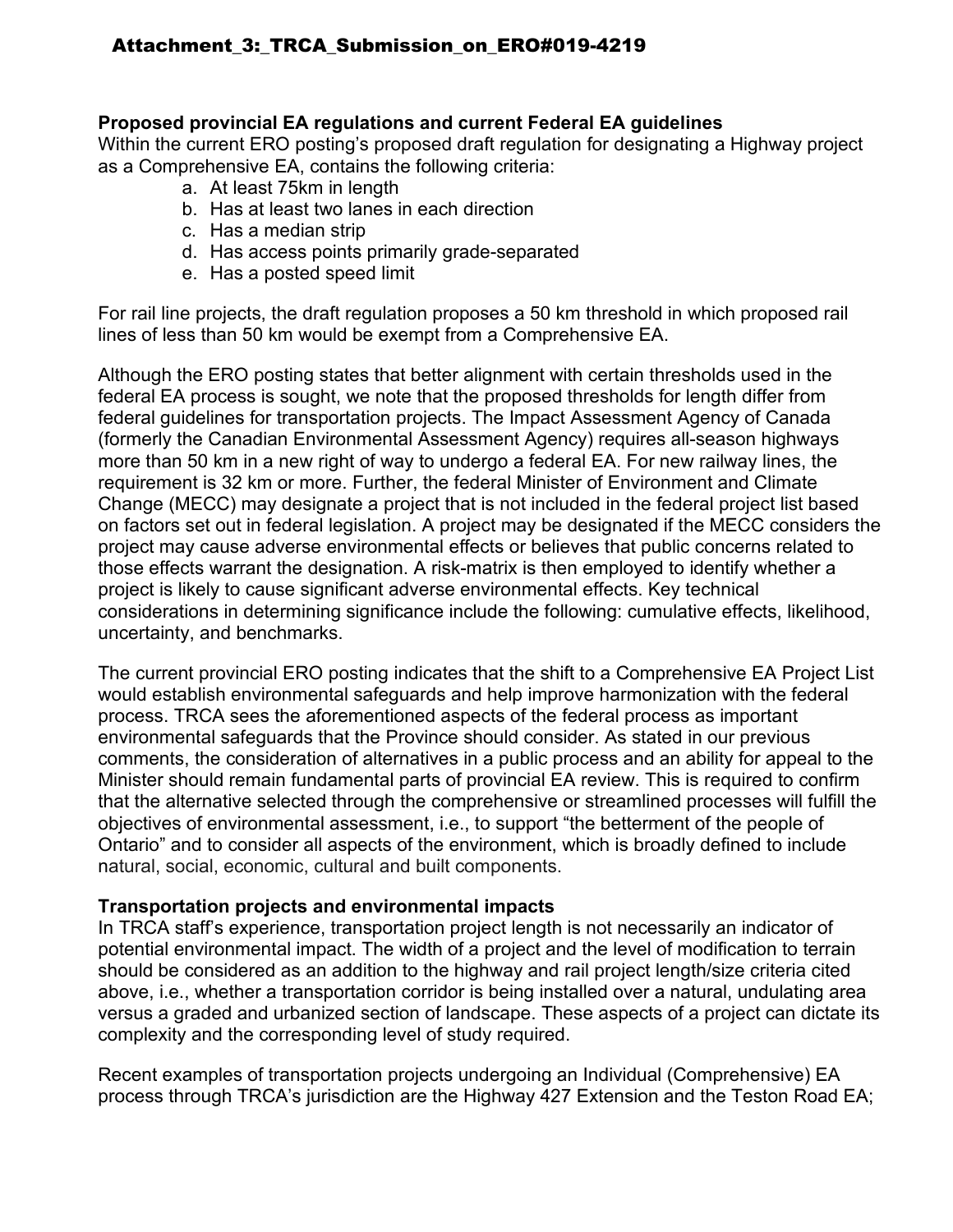both projects are less than 75km in length, but because of the sensitive nature of the subject lands, they were required to undertake an Individual EA. It is anticipated that the level of study will be sufficiently robust to understand potential impacts and determine appropriate mitigation.

As a public commenting body, service provider to public infrastructure providers, and a regulator under the CA Act, TRCA reviews multiple transportation infrastructure undertakings annually under the Municipal Class EA (MCEA) and the Transit Project Assessment Process (TPAP) EA framework. In TRCA's experience, many decisions that would have otherwise been made through the EA process are deferred to detailed design and as the public becomes aware of concerns with preferred alignments, there is no opportunity for comment or alignment correction. Review timelines become extended to resolve fundamental issues that should have been addressed early, during the EA stage, rather than being left to detailed design. Examples of issues for public infrastructure projects in TRCA's jurisdiction have been flood risk (Ontario Line station in the Lower Don), erosion risk (Ontario Line MSF station near Millwood), and natural heritage degradation (Don valley layover). These concerns could have more effectively been addressed during a Comprehensive EA process, initiated through a comprehensive  master planning process as in the case of municipal EAs.

### **Examples of additional criteria from the proposed regulations**

We note that, for other types of projects in the proposed regulation, such as transit projects by a municipality or Metrolinx, criteria are applied for whether a project involves, "repairing or replacing a culvert" or "reconstructing a water crossing" or constructing "in or adjacent to a sensitive area." A "sensitive area" is defined in the proposed regulation as, "a) an area of residential land use, or b) an environmentally-sensitive area such as an area that includes natural heritage features, cultural heritage or archaeological resources, recreational land uses or other sensitive land uses." This definition needs refinement, such as adding hazardous lands and hazardous sites, and defining the term "other sensitive uses". Nonetheless, an expanded criteria in Transportation projects, such as construction affecting a water crossing, and construction within a sensitive area, should be considered for capturing other aspects of a highway project less than 75 km or a rail line project less than 50 km.

### **Recommendations**

In light of the above TRCA comments and the previous comments enclosed, TRCA recommends that:

- 1. The proposed criteria for determining whether Transportation Projects would follow a streamlined or Comprehensive (Individual) EA process be revised, such that:
	- a. The proposed threshold for project length be lowered to better align with federal EA requirements and include a width threshold to reflect overall project size.
	- b. Additional criteria be included to reflect instances where project length is not the sole determinant of potential environmental impact, e.g., through a single or multi-objective risk matrix that considers project size, project cost, number of wetland and/or valley and stream crossings, susceptibility of the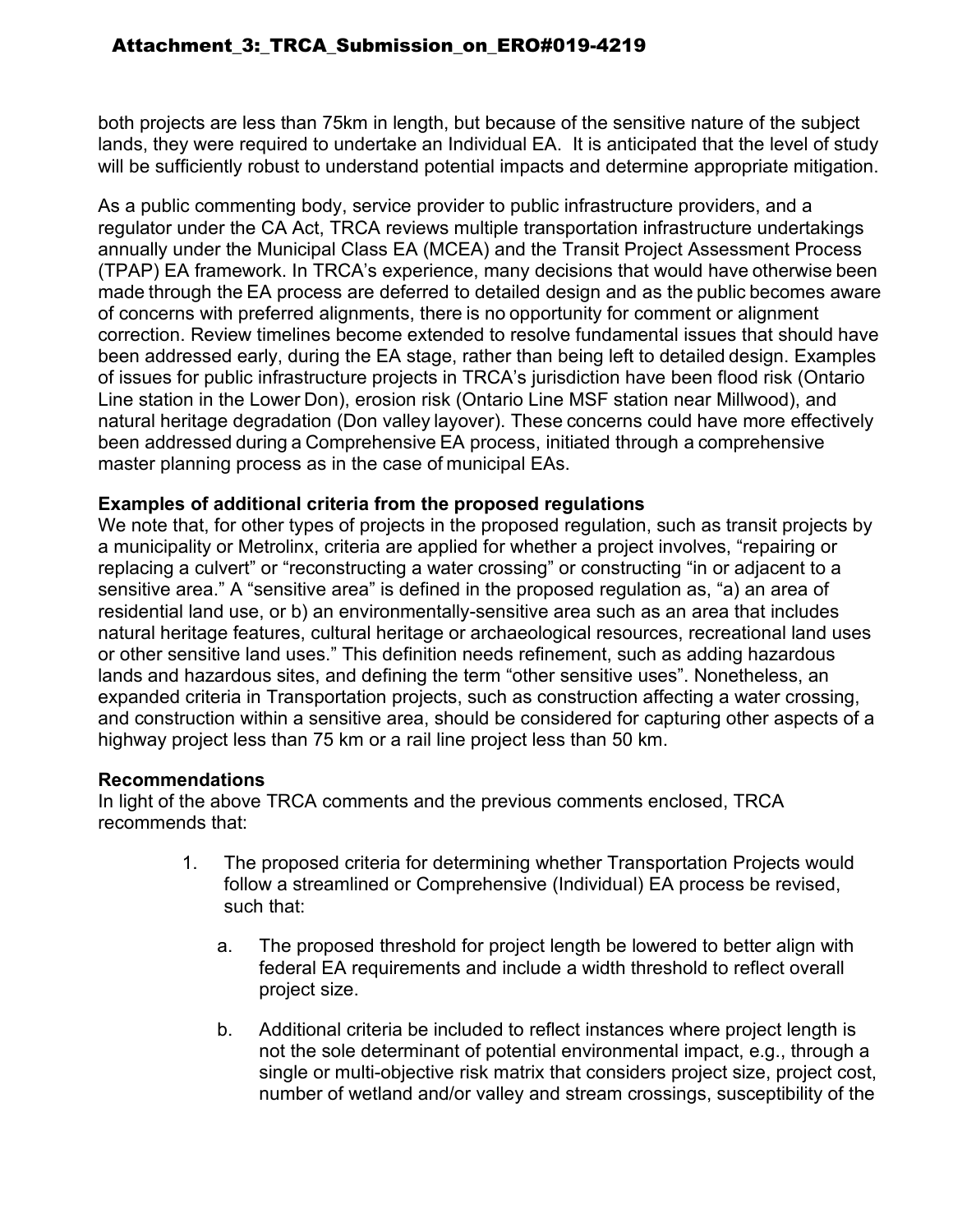roadway or upstream properties to natural hazard impacts, and development being facilitated.

2. The definition of "sensitive areas" be expanded to enhance clarity and certainty regarding those areas which are environmentally sensitive, such as: areas regulated by CAs, areas containing key hydrological and/or natural heritage features, key hydrologic areas, hazardous lands and agricultural lands.

Thank you once again for the opportunity to provide comments on "Moving to a project list approach under the Environmental Assessment Act." Should you have any questions, require clarification on any of the above, or wish to meet to discuss our remarks, please contact the undersigned at 416.667.6290 or at [john.mackenzie@trca.ca.](mailto:john.mackenzie@trca.ca)

Sincerely,

<Original signed by>

John MacKenzie, M.Sc.(PI) MCIP, RPP Chief Executive Officer

Encl. TRCA Submission to ERO #019-2377, Comprehensive EA Project List

### BY E-MAIL

cc: Leslie Rich, Conservation Ontario

TRCA: Laurie Nelson, Director, Policy Planning Sameer Dhalla, Director, Development and Engineering Services Beth Williston, Associate Director, Infrastructure Planning and Permits Anil Wijesooriya, Director, Restoration and Infrastructure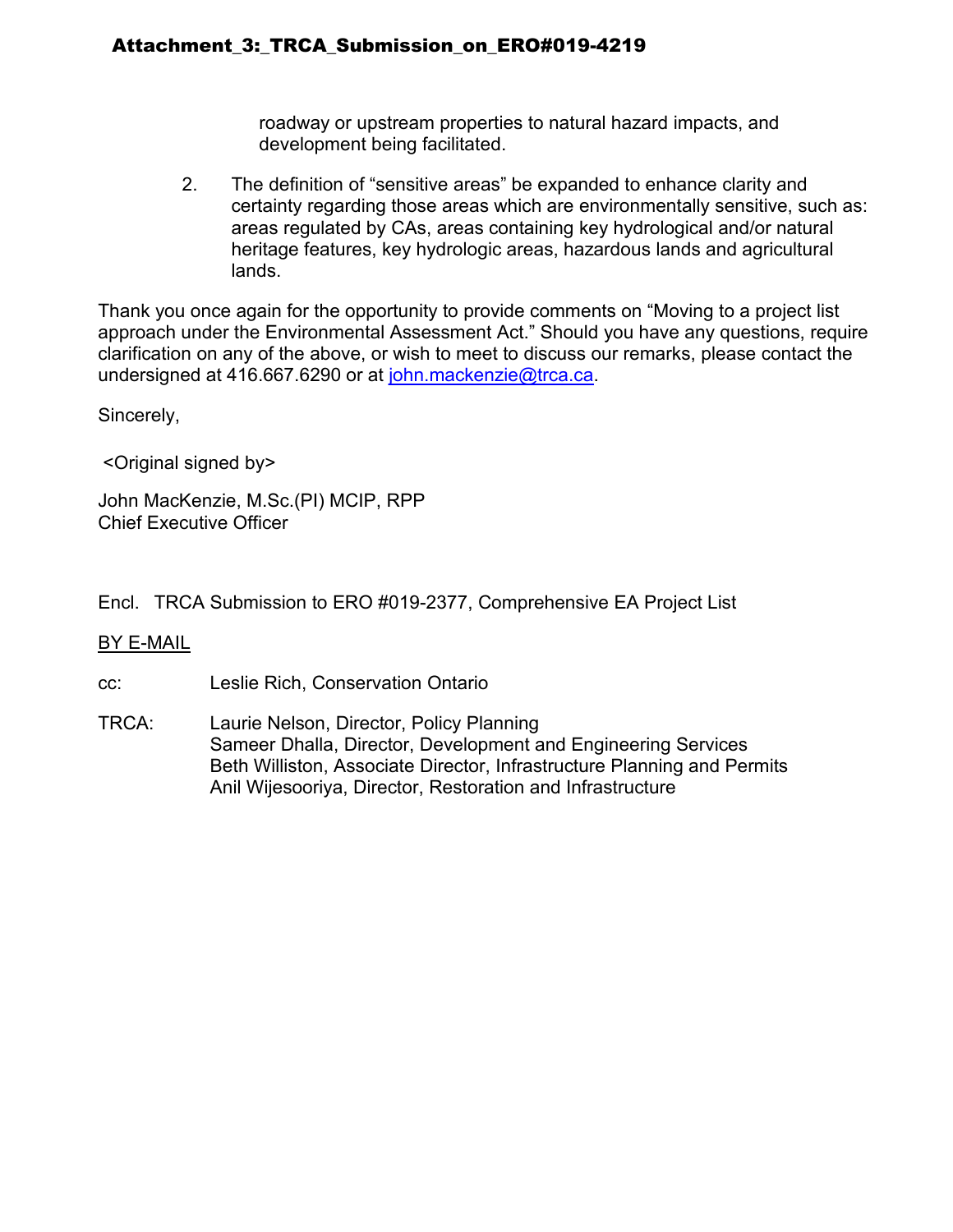November 10, 2020

### **BY E-MAIL ONLY** [\(eamodernization.mecp@ontario.ca\)](mailto:eamodernization.mecp@ontario.ca)

Sharifa Wyndham-Nguyen Ministry of Environment, Conservation and Parks Client Services and Permissions Branch 135 St. Clair Ave W Toronto, ON M4V 1P5

Dear Ms. Wyndham-Nguyen:

### **Re: Proposed Project List for comprehensive environmental assessments under the**  *Environmental Assessment Act* **(ERO #019-2377)**

Thank you for the opportunity to comment on the Ministry of Environment, Conservation and Parks' (MECP) Environmental Registry (ERO) posting on the Proposed Project List for comprehensive environmental assessments under the *Environmental Assessment Act* (EAA).

The Toronto and Region Conservation Authority (TRCA) is a key participant in the environmental assessment (EA) process within its watershed-based jurisdiction, both as a reviewer of EAs and as a proponent of undertakings under the EA Act. TRCA conducts itself in accordance with the objects, powers, roles and responsibilities set out for conservation authorities (CA) under the *Conservation Authorities Act* and the MNRF Procedural Manual chapter on CA policies and procedures for plan review and permitting activities, as follows:

- A public commenting body under the *Planning Act* and *Environmental Assessment Act (EAA)*;
- An agency delegated the responsibility to represent the provincial interest on natural hazards under Section 3.1 of the Provincial Policy Statement;
- A regulatory authority under Section 28 of the *Conservation Authorities Act*;
- A service provider to municipal partners and other public agencies;
- A Source Protection Authority under the *Clean Water Act*;
- A resource management agency; and
- A major landowner in the Greater Toronto Area.

In these roles, and as stated in "A Made-In-Ontario Environment Plan", TRCA works in collaboration with municipalities and stakeholders to protect people and property from flooding and other natural hazards, and to conserve natural resources. Through service level agreements with municipalities, and other public infrastructure providers (e.g., Metrolinx, Enbridge Gas Distribution), TRCA provides technical advice during the completion of various EAs, as well as at later stages of detailed design and construction under our regulatory role. Where a Crown agency is exempt from the regulatory requirements of the CA Act, TRCA has service agreements in place with select agencies to offer review and comment on a voluntary basis; uptake on voluntary review highlights the need for provincial infrastructure to be protected from natural hazards, including flooding and erosion.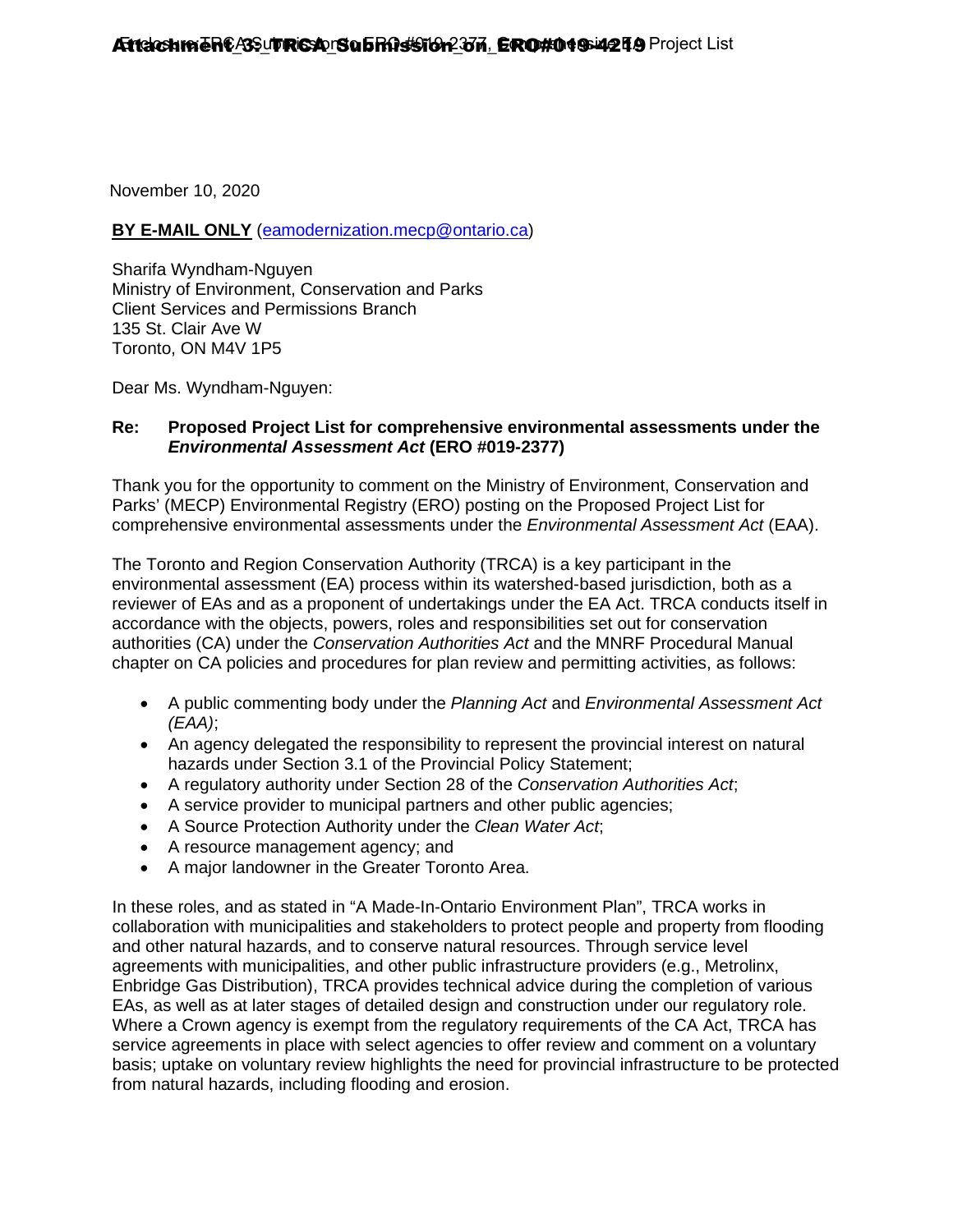As a major landowner and close working partner with our member municipalities, TRCA is also a proponent or co-proponent of several remediation and infrastructure-related projects, in which the processes set out in the Conservation Ontario Class Environmental Assessment for Remedial Flood and Erosion Control Projects document (CO Class EA) and/or the Municipal Class EA document are followed. From time to time, major CA or joint municipal-CA projects require an Individual or Comprehensive EA process. Examples of current TRCA projects undergoing an Individual EA process are the Scarborough Waterfront project and the Don Mouth Naturalization and Port Lands Flood Protection Project.

#### **Government Proposal**

We understand that MECP is seeking input on a proposed Project List that will be subject to the comprehensive environmental assessment requirements in Part II.3 of the EAA and will be designated in a regulation as Part II.3 projects. The proposal follows recent amendments to the EAA made through the *More Homes, More Choice Act*, 2019 and the *COVID-19 Economic Recovery Act*, 2020. In some cases, the project types have been described with specific detail, and in other cases, input is being sought for how to describe projects that should be on the Comprehensive EA Project List. Based on input received on the proposed list of projects, MECP will later seek input on a draft regulation.

#### **General Comments**

The proposed Comprehensive EA Project list is comprised of the following project categories: Electricity, Waste Management, Transportation, Conservation, Railway Lines, Mining. TRCA staff have reviewed the proposal as described in the EA posting as well as the draft Project List document and provide the following comments organized by the project types relevant to TRCA.

We note that MECP recently solicited Conservation Ontario and TRCA staff's advice through a conference call to conduct a high level discussion regarding conservation authority EA undertakings in the context of the ERO proposal for establishing threshold criteria for Comprehensive EAs to be used in a new regulation under Part II.3 of the EAA. Staff were grateful for MECP's staff's overview of the proposal as contained in the ERO posting and for the question and answer discussion that followed.

TRCA staff also shared their initial reactions to the proposal, which led to a consensus of all attendees that a multi-criteria approach to setting Comprehensive EA thresholds was needed given that a single criterion such as cost or geographic extent was not necessarily indicative of the complexity of the project.

A Project List Proposal document is posted on the ERO in addition to the information provided within the ERO posting. The posting states that projects included in the Project List Proposal are intended to capture those which, in MECP's experience, were seen to have the potential for significant environmental impacts considering the following criteria:

- magnitude of the effect
- geographic extent of the effect
- duration of the effect
- frequency of the effect
- degree of reversibility of the effect
- possibility of occurrence of the effect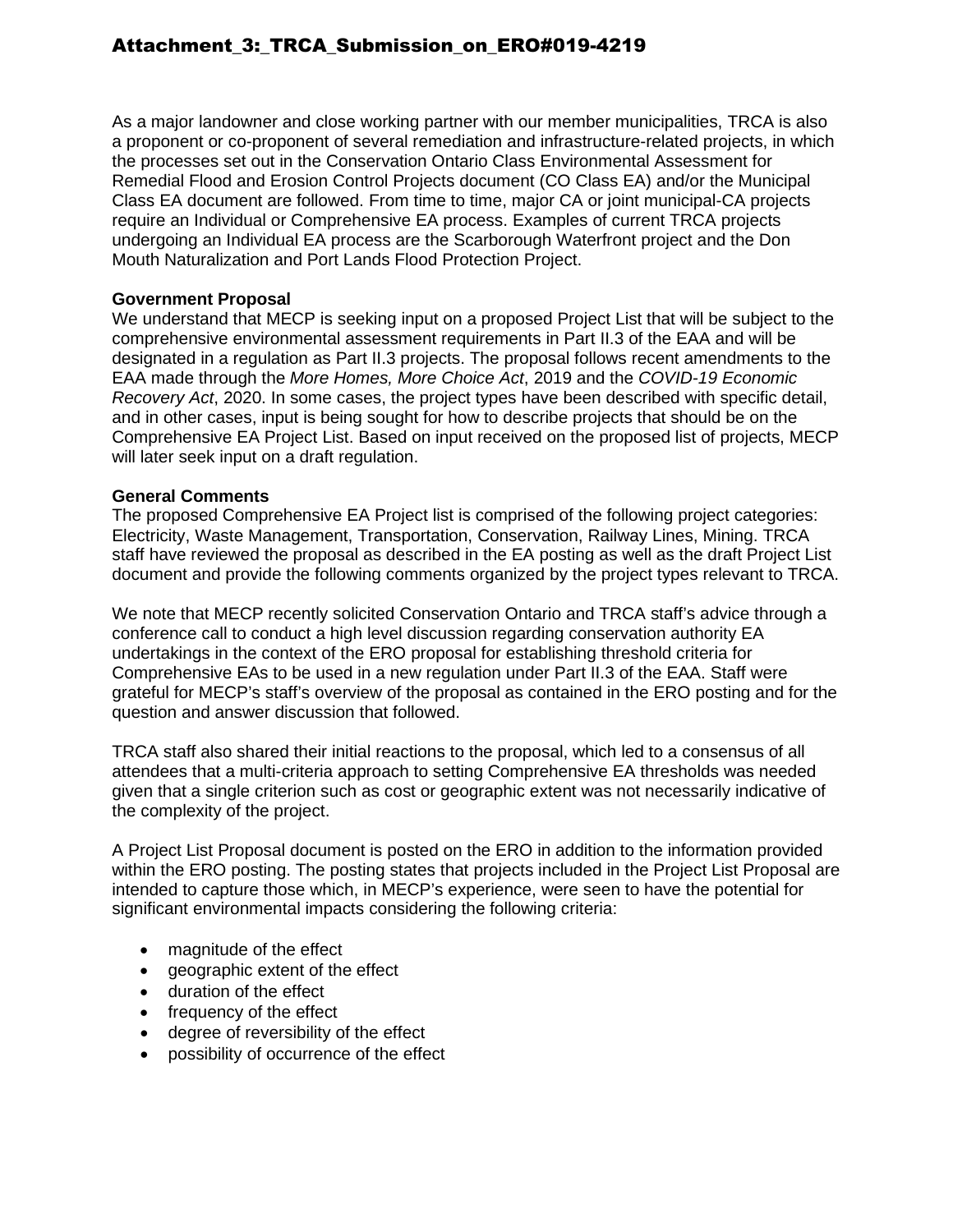The principle of a project list with threshold triggers is held in common with the federal EA approach allowing streamlining where both EA processes are applicable. TRCA is generally supportive of the project list approach as it can help to ensure greater coordination or harmonization with the federal EA process and to provide certainty at the outset of a project as to the level of study required. It is our experience, however, that this certainty and efficiency requires close cooperation and decision making on whose process (provincial or federal) should be followed as the structure for the EA undertaking early in the process.

Notwithstanding the need for early decision making and agreement by provincial and federal EA bodies related to harmonization, it is imperative that the consideration of alternatives in a public process and an ability for appeal to the Minister remain fundamental parts of EA review. This is required to confirm that the alternative selected through the comprehensive or streamlined processes will fulfill the objectives of environmental assessment, i.e., to support "the betterment of the people … of Ontario" and to consider all aspects of the environment, which is "broadly defined to include natural, social, economic, cultural and built." Based on TRCA's experience, we submit that for some project types the proposed Comprehensive EA thresholds/triggers could be enhanced to ensure the appropriate level of review for projects with potential significant environmental impacts.

### **Project Types**

#### **Transportation**

As a public commenting body, service provider to public infrastructure providers, and a regulator under the CA Act, TRCA reviews multiple transportation infrastructure undertakings annually under the Municipal Class EA and the Transit Project Assessment Process (TPAP) EA framework. In the current ERO posting, the proposed Project List for Transportation Projects, new provincial and municipal expressways, freeways and transitways of greater than 75 kilometres in length would need to follow the Comprehensive (Individual) EA process. The same project types that are less than 75km in length, would fall into the one of the streamlined EA processes (MCEA, TPAP or new streamlined process for transit projects).

In TRCA staff's experience, transportation project length (i.e., geographic extent) is not necessarily an indicator of project impact. The ERO posting's provincial impact criteria of magnitude, duration, frequency, degree of reversibility, and possibility of occurrence of the environmental effects of a project do not particularly correlate to project length. The need for a more robust level of study regarding the potential for environmental impact of new or expanding transportation corridors is based on whether the project is proposed to cross multiple natural heritage features and lands subject to natural hazards. Further, transitways less than 75 km may also be planned in areas that could impact sensitive watershed ecosystems and environments thus requiring a higher level of study. Similarly, when transit stations (e.g., Metrolinx stations) associated with the project are proposed within or adjacent to environmentally sensitive areas or flood or erosion prone lands a higher level of study is warranted.

The threshold for length also ignores the need to more stringently examine potential impacts due to the width of a transportation project (in distance or in number of lanes). Ultimately, the level of modification to terrain should be considered in the threshold or triggers, i.e., whether a transportation corridor is being installed over a natural, undulating area versus an already graded and urbanized section of landscape. This aspect of a project can dictate its complexity and the corresponding level of study required.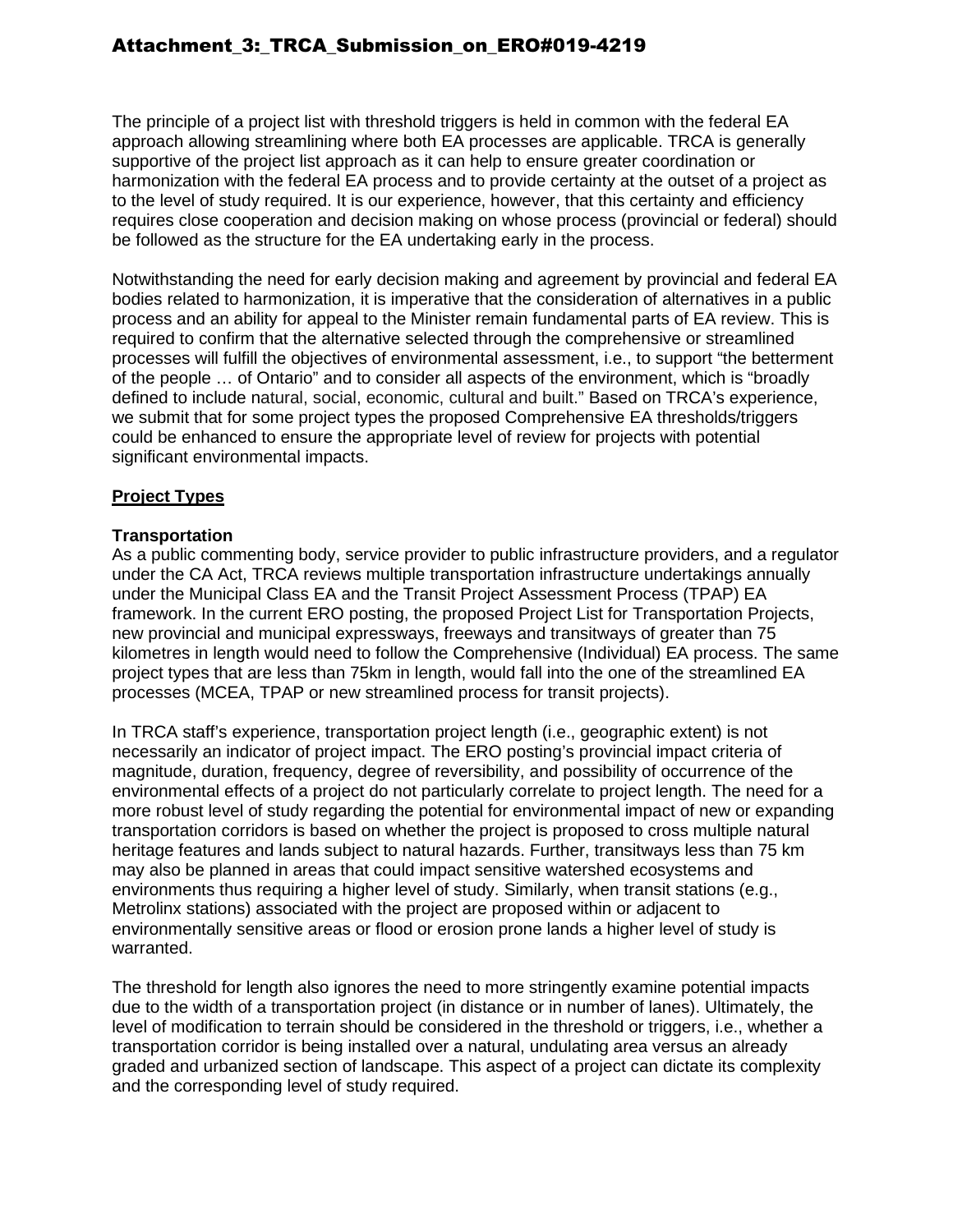Recent and current examples of transportation projects undergoing an Individual (Comprehensive) EA process through TRCA's jurisdiction are the Highway 427 Extension and the Teston Road EA west of Dufferin. These projects are less than 75 km in length, but because of environmental and socio-economic factors including sensitive watercourses, the presence of the Keele landfill, and natural heritage features including, in the case of Teston Road, Natural Core Areas within the Oak Ridges Moraine Conservation Plan, they were required to undertake an Individual EA; it is anticipated that the level of study will be sufficiently robust to understand potential impacts and determine appropriate mitigation.

#### **Conservation**

The Conservation Project List preamble uses the Lower Don EA as an example of a Comprehensive EA and states that, "Projects such as these are large scale and gain significant public interest during the environmental assessment process. They are not currently covered by a streamlined process but would have comprehensive environmental assessment requirements." Based on the size, scale and complexity of the Lower Don project, it is clearly a Comprehensive EA project. Its magnitude is unique among typical conservation projects and there may be other smaller, multi-objective projects that may still require a higher level of study such as what the Comprehensive EA process affords.

The ERO posting's proposed thresholds or triggers for Comprehensive EA review for major flood, erosion control and associated conservation projects, are: "significant remedial flood and erosion control projects that facilitate or anticipate development, major flood and erosion control projects such as multipurpose projects." Further the proposals states that, "examples of criteria that could be used to further refine the above are land area in number of hectares, total shoreline affected, proximity to major settlement areas, amount of river realigned, within an Area of Concern, impact to significant natural heritage features," and that, "projects on previously developed lands would not be included."

While single-objective flood and erosion remediation projects meant to reduce existing risk to public safety or remediate existing flood infrastructure likely remain suitable for streamlined processes, similar to the existing Conservation Ontario Class EA, TRCA agrees that "multipurpose" comprehensive flood and erosion remediation projects to facilitate development (such as for urban revitalization, restoring/naturalizing degraded features, and enhancement to the public realm) should be one of the triggers (in combination with others) for consideration. To ensure these outcomes are optimized, especially with respect to understanding natural hazard risk and remediation and mitigation requirements among multiple stakeholders, a Comprehensive EA level of study may be required for projects with these characteristics.

Clarification is requested on why the suggested criteria for refinement of the triggers/threshold stipulates that projects on lands developed previously would not be included. Flood plain issues exist and can be more acute in developed areas as opposed to undeveloped given the increased level of public at risk. In the context of TRCA, flood remediation projects are all by nature on already developed land.

#### **Recommendation**

TRCA recommends that further to the criteria suggested under Transportation and Conservation Projects (project length, multi-purpose, etc.) in the ERO posting, the Ministry consider adding a combination of criteria for triggers or thresholds for both Transportation projects and Conservation projects. In addition to lowering the threshold of greater than 75 km in length for Transportation projects, other project aspects could be considered together as triggers in a risk matrix: single or multi-objective, to facilitate development, project size (length and width), project